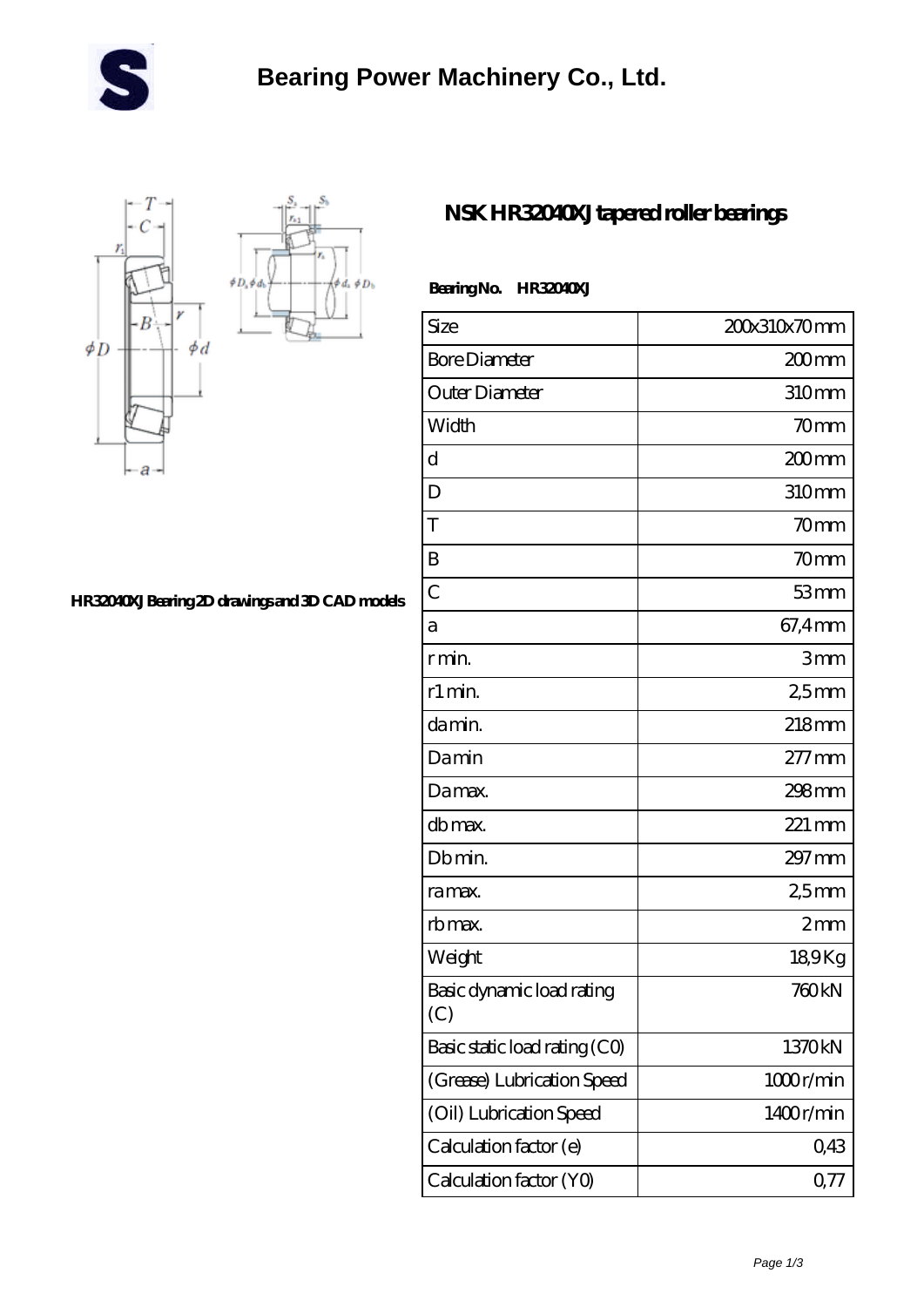

| LangID         | $\mathbf{1}$   |
|----------------|----------------|
| outer r        | 25             |
| $D_{-}$        | 310            |
| TC-BET22       | $\overline{O}$ |
| TC-BET21       | 3              |
| TC-BET23       | $\overline{O}$ |
| inner r        | 3              |
| mass           | 189            |
| GRS rpm        | 1000           |
| $D_b$          | 297            |
| Cr             | 77500          |
| TC-RA          | 5367           |
| DE             | 281.237        |
| T-ALP23        | 0              |
| db             | 221            |
| T-ALP22        | $\Omega$       |
| Prod_Type3     | TRBSR_MD_A     |
| da             | 218            |
| <b>T-ALP21</b> | 32             |
| Iso            | 4FD            |
| ALPHA          | 16             |
| SDM            | 255418         |
| <b>SBRG</b>    | $\infty$       |
| $D_2a2$        | 277            |
| hidYobi        | HR32040XJ      |
| Y1             | 1.4            |
| $D_$ a1        | 298            |
| $B_{-}$        | 70             |
| hidTable       | ecat_NSTPRM    |
| Oil rpm        | 1400           |
| CQ             | 139000         |
| Y <sub>O</sub> | 0.77           |
|                |                |